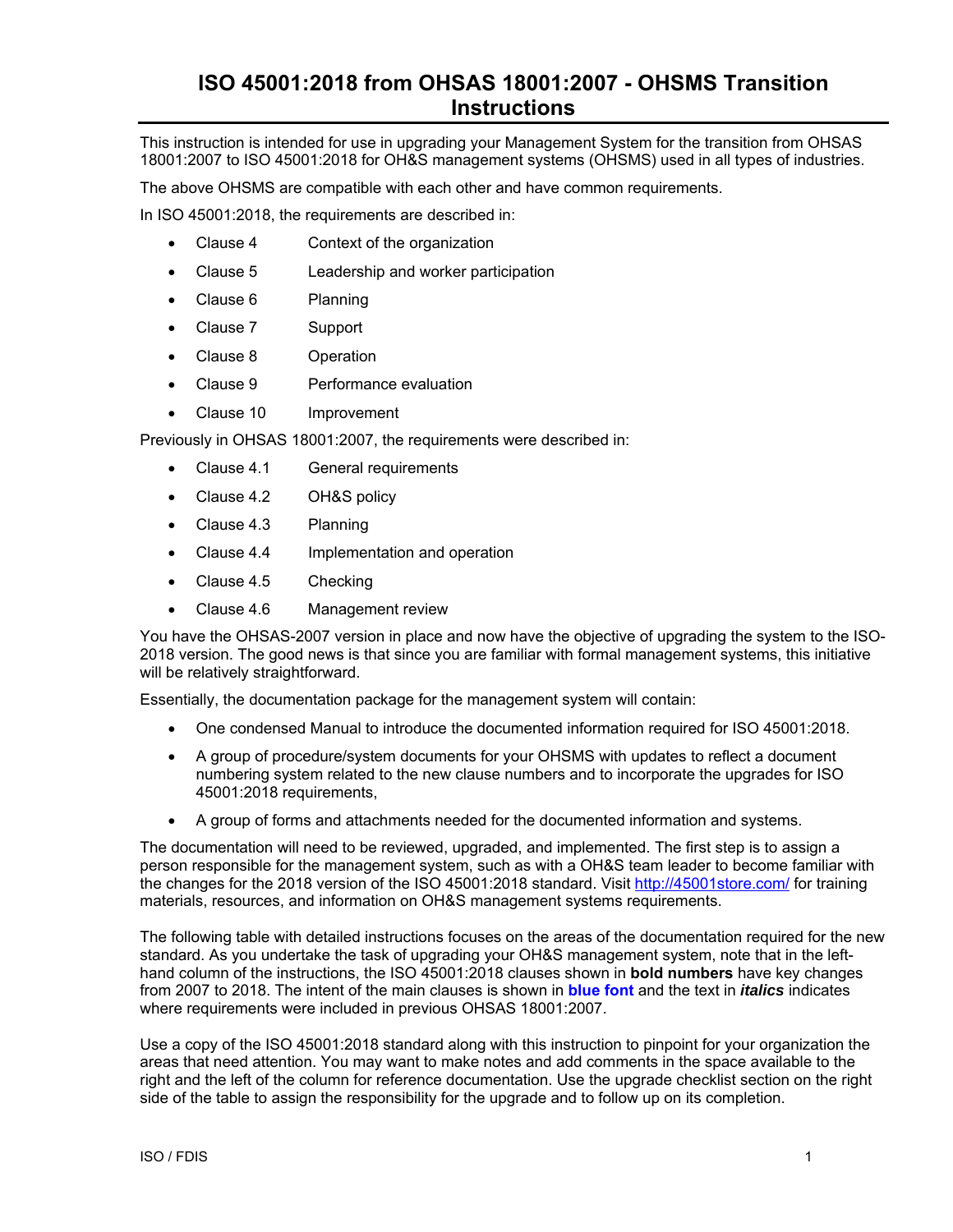## **ISO 45001:2018 from OHSAS 18001:2007 - OHSMS Transition Instructions**

|                         | In OHSAS 18001:2007, a Manual was not<br>a requirement.                                                                                                                                                                                                                                                                                                                                                                                                                                                                                                               | Manual                    | In the SMS-001 Manual include sections for:<br>• Scope of the OH&S Management System<br><b>Distribution Control List,</b><br>$\bullet$<br><b>Revision Status,</b><br>$\bullet$<br>• OH&S Policy and Objectives, Strategic Direction,<br>Organization Chart,<br>$\bullet$<br>• Company Background - Products and Services,<br>• Process Flow Diagram,<br>• List of Documented Information,<br><b>Records Documentation Matrix.</b>                                                                                                                                                   |  |  |  |  |
|-------------------------|-----------------------------------------------------------------------------------------------------------------------------------------------------------------------------------------------------------------------------------------------------------------------------------------------------------------------------------------------------------------------------------------------------------------------------------------------------------------------------------------------------------------------------------------------------------------------|---------------------------|-------------------------------------------------------------------------------------------------------------------------------------------------------------------------------------------------------------------------------------------------------------------------------------------------------------------------------------------------------------------------------------------------------------------------------------------------------------------------------------------------------------------------------------------------------------------------------------|--|--|--|--|
|                         | The specific requirement for documented<br>procedures is not in ISO 45001:2018;<br>however documented information is<br>required to plan, establish, implement,<br>and maintain the OH&S processes.<br>In OHSAS 18001:2007, the requirement<br>for control of documents was included in<br>clause 4.4.5, and the requirement for<br>control of records was in clause 4.5.4.                                                                                                                                                                                           | Documented<br>information | The OH&S documented information may be<br>presented in any suitable format such as in a<br>method, an instruction, a system, a process, a<br>procedure, etc.<br>You will need to add / replace / rework your OH&S<br>procedures to incorporate the ISO 45001:2018<br>requirements.<br>An early consideration is the development of a<br>process for the control of documented information.<br>Replace / rework the documented procedures for<br>Control of Documents and Control of Records with a<br>procedure, P-750 for Documented Information and<br>include it in section 7.5. |  |  |  |  |
| $\overline{\mathbf{4}}$ | This first requirement clause introduces two sub-clauses relating to the context of the organization, 1 <sup>st</sup> of all is understanding the organization and its<br>context and 2 <sup>nd</sup> is understanding the needs and expectations of workers and other interested parties. Together they require that you determine the<br>issues and requirements that can impact on the planning of the OH&S Management System. In addition, the scope of the OH&S and the OH&S<br>processes along with their applicability and interactions need to be determined. |                           |                                                                                                                                                                                                                                                                                                                                                                                                                                                                                                                                                                                     |  |  |  |  |
| 4                       | Clause 4, Context of the Organization is a<br>new requirement in ISO 45001:2018.                                                                                                                                                                                                                                                                                                                                                                                                                                                                                      | Documented<br>information | Your company will have to determine the issues and<br>requirements that can impact on the planning of the<br>OHSMS and that can affect the ability to achieve the<br>intended results of the system.                                                                                                                                                                                                                                                                                                                                                                                |  |  |  |  |
| 4.1                     | Documented information for the OHSMS<br>sets the stage for an understanding of the<br>requirements and of the international                                                                                                                                                                                                                                                                                                                                                                                                                                           | Procedure                 | Document the information (in a document P-400,<br>Organizational Context) to outline the process to<br>understand and determine the internal and external                                                                                                                                                                                                                                                                                                                                                                                                                           |  |  |  |  |